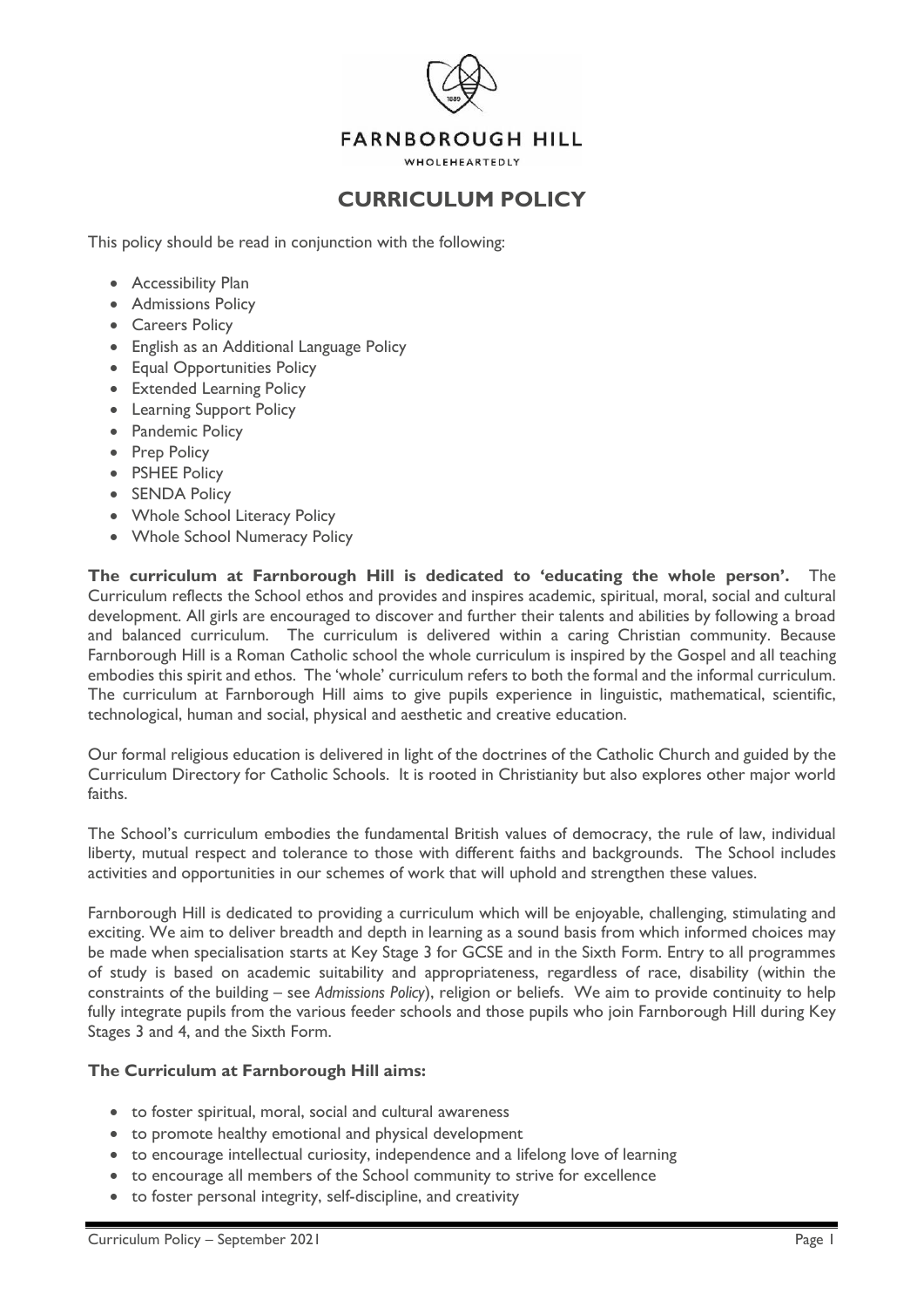- to encourage skills in speaking and listening, literacy and numeracy
- to encourage tolerance, mutual respect and concern for the needs of others in school, in the community and in the wider world
- to enable pupils to leave school well equipped and confident in their ability to meet the challenges of adult life and able to cope with the demands of a rapidly changing world
- to provide effective preparation for the opportunities, responsibilities and experiences of life in British Society and/or further afield
- to have access to up-to-date careers guidance that enables them to make informed choices and fulfil their potential

Farnborough Hill recognises the well-established right of its pupils to enjoy equal access to its broad and balanced academic curriculum. The provisions for those pupils with learning difficulties and/or disabilities must therefore be flexible enough to respond to the notion that any pupil may have learning difficulties and/or disabilities, at any time and for any length of time. It is the School's policy that the Learning Support Coordinator works with the Head, Heads of Year, subject specialists and external agencies, when appropriate, to ensure that all pupils can access the curriculum. Subject teachers are expected to adjust their teaching and learning activities in relation to a pupil identified with special needs or an EHC plan.

Pupils of exceptional ability in academic subjects as well as in PE, Art, Drama and Music are catered for both within lessons and beyond the classroom. A programme of activities is organised by the Extended Learning Co-ordinator. Some are open to selected pupils, such as our AfF-Hilliation groups, and others are open to all pupils and include workshops and talks from speakers on a wide range of topics. Visiting teachers give tuition in speech and drama and a variety of musical instruments. Pupils are prepared for the examinations of the Associated Board and Trinity College.

# **Co-Curricular Opportunities**

Co-curricular activities are numerous and differ from term to term, catering for as many interests as possible. Farnborough Hill offers activities such as Badminton, Netball, Hockey, Football, Basketball, Swimming, Gymnastics, Choir, Orchestra, Swing Band, Science Club, Green Fingers (horticultural group), Debating, Public Speaking, Art Club and Craft Club. Pupils have the opportunity to participate in the Duke of Edinburgh Bronze, Silver and Gold Awards. Gold pupils usually start the award in the Lower Sixth and complete it in the Upper Sixth. Bronze pupils start the course in Year 9 and attend the training and assessed expeditions. There are regular trips to museums, theatres, lectures, activities holidays, field trips and visits abroad. Retreats are arranged for each year group. Contributions to various charities is a key part of life at Farnborough Hill and forges links with the wider community, as well as enhancing pupils' leadership skills. The curriculum is further enhanced by Think Tanks and visiting speakers and whole school initiatives such as Buzz Club, a programme for Year 5 pupils, run by the Outreach Co-ordinator, which develops further links with the wider community.

The five Houses run numerous activities and competitions throughout the School year. Some raise money for charities but others are just for enjoyment and fun. Girls have the opportunity to interact with girls from other year groups and to take on positions of responsibility.

The School Council and the Junior Leadership Team (JLT) are important ways of helping the pupils to contribute to the School community as well as taking from it the benefits offered. The School Council is composed of representatives from each year group and from staff. In this way the School Council contributes to the formulation of certain school policies such as the *Behaviour Policy* as well as helping to gather views from the pupil body on issues such as the religious life of the School. It also takes the lead in organising some community projects.

The JLT is comprised of the Head and Deputy Head girls, and several leading prefects. The JLT meet weekly, with the Head and Head of Sixth Form, to review issues relating to both the Sixth Form and whole School, as well as to plan for events and discuss matters of interest to various parties.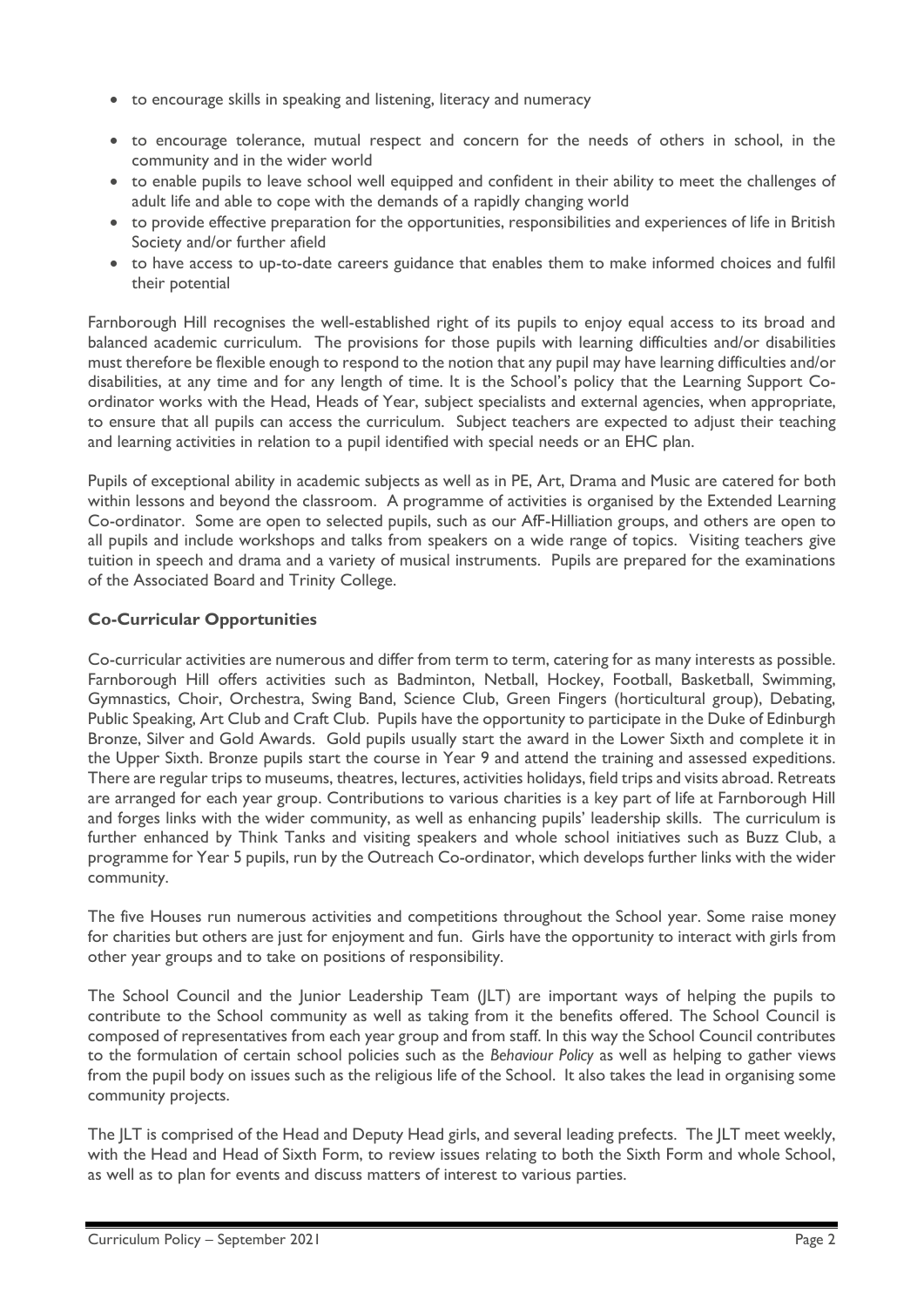# **The Taught Curriculum**

The Curriculum was reviewed in full in 2020 to take account of changes to the GCSE and A level specifications. Farnborough Hill runs a one-week timetable. The day is split into six 55-minute periods with a 5-minute movement time between lessons.

At Key Stage 3 Farnborough Hill offers a broadly-based curriculum where the teaching of essential core skills integrates teaching strategies using modern technologies alongside more traditional teaching strategies.

#### Lower School

In Year 7 the pupils follow a general programme of study including Religious Education, English, Mathematics, Information and Communications Technology/Computing, History, Geography, Latin, Science, two Modern Foreign Languages (French, German or Spanish chosen on entry) Music, Drama, Art, Design and Technology, PE and Personal, Social, Health and Economic Education (PSHEE).

A similar curriculum continues in Year 8 with a change from Latin to a Classics course where girls study both Latin and Classical Civilisation.

## **GCSE**

In Year 9 the curriculum becomes more specialised as the level of study advances and the pupils prepare to choose and study their GCSE subjects. The curriculum is divided into 'core' subjects and 'option' subjects.

## The core consists of:

English Language, English Literature, Mathematics, a Modern Foreign Language (French or Spanish), Religious Studies, Science separates into Biology, Chemistry and Physics, History, Geography, PE, and PSHEE.

The pupils choose to study three subjects from the 'options'. These are:

Art and Design, Computing/ICT, Classical Civilisation, Latin, Food Technology, Resistant Materials, Drama, Music, a beginners Modern Foreign Language course (chosen from French, Spanish or German). Pupils are not able to opt for subjects outside the curriculum offer.

During Year 9, after following a comprehensive careers education programme, the girls make their GCSE choices. All pupils follow GCSE examination courses in Religious Studies, English and English Literature, Mathematics, Science - core or separate and a Modern Foreign Language. Other subjects which may be studied are Art and Design, Classical Civilisation, Design Technology, Drama, French, Geography, German, History, Home Economics: Food and Nutrition, ICT, Computing, Latin, Music, Physical Education, Biology, Chemistry, Physics (as separate sciences) and Spanish. These subjects are studied for the General Certificate of Secondary Education. In addition to these examination subjects, pupils continue to have lessons in PE. Personal, Social, Health and Economic Education (PSHEE), including Careers, is delivered on discrete days off-timetable. Classical Greek GCSE is offered as an extension subject outside normal teaching hours (after school and at lunchtime).

It is usual for pupils at Farnborough Hill to study ten subjects at GCSE. Girls who find ten GCSEs too great a burden, whether for academic or pastoral reasons (this is specifically pupils on the Learning Support Register, those who have a specific medical condition and have a GP recommendation for a reduced curriculum, or if pupils are performing at an elite level outside school), Only pupils in Year 10 and 11 may apply for a reduced curriculum to undertake private study in the Library which is supervised by the School Librarian or a member of Farnborough Hill staff. Parents may apply on behalf of their daughter for a reduced curriculum via a form which can be accessed via the School website. In each case those who meet the requirements for a reduced curriculum are made at the discretion of the Head or Deputy Head - Academic.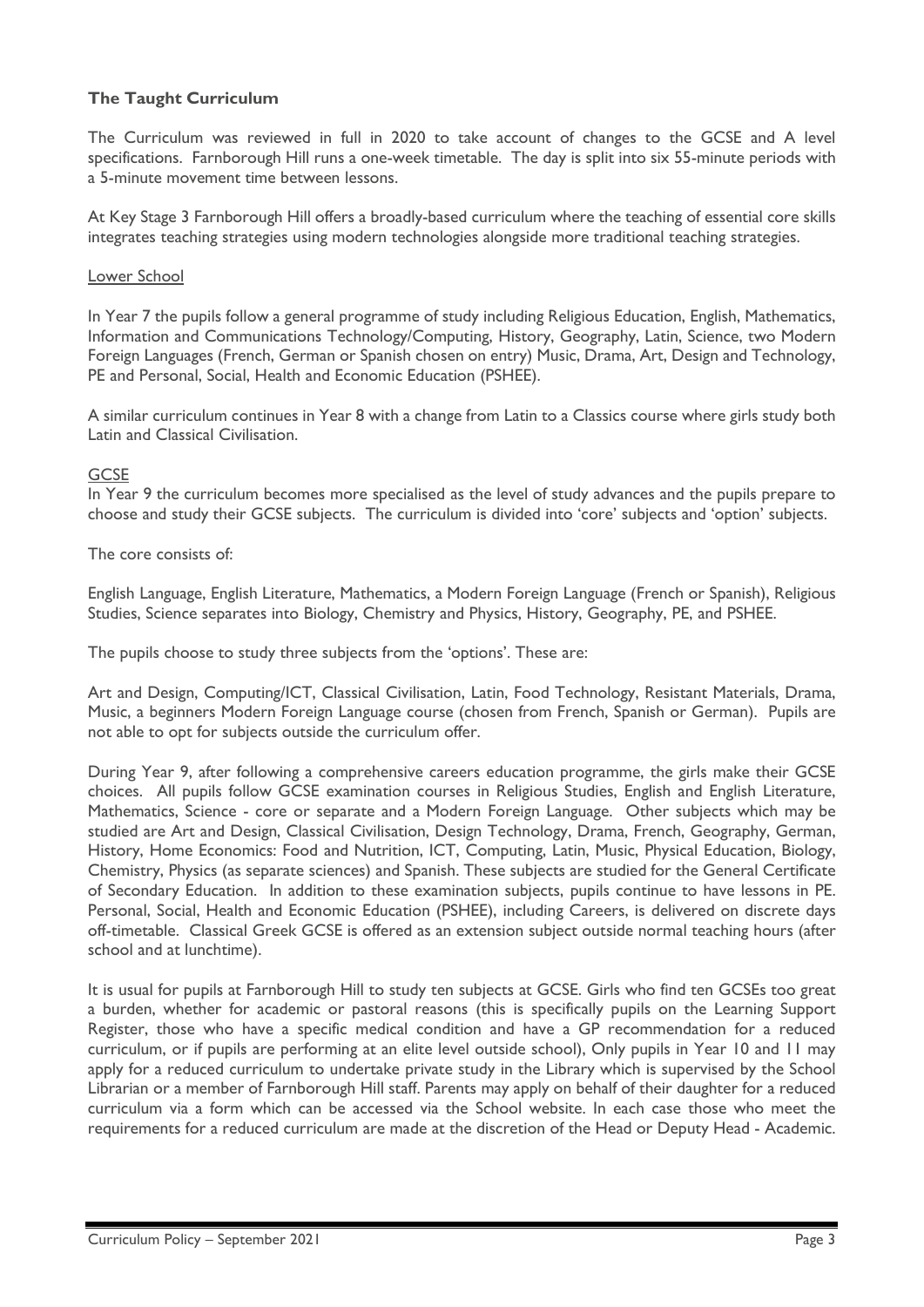## Sixth Form

In the Sixth Form the normal course of study is a two-year linear course of three subjects at Advanced level plus an EPQ The following subjects are taught to Advanced level\* : Art and Design, Biology, Business, Chemistry, Classical Civilisation, Computer Science, Design and Technology, Drama and Theatre Studies, Economics, English Literature, French, Geography, German, Politics, Graphic Communication, History, Latin, Mathematics, Further Mathematics, Music, Photography, Physical Education, Physics, Psychology, Religious Studies and Spanish\*.

All students in the Sixth Form follow an enrichment programme and a General RE course and continue to have lessons in Personal, Social, Health and Economic Education and PE. In the Upper Sixth the PSHEE programme and the General RE programme is taught on discrete off-timetable days rather than as lessons during each week. As part of our commitment to 'educating the whole person', the structured Sixth Form programme aims to develop students' self-esteem, confidence and personal responsibility which enables them to make informed career choices about employment or Higher Education. The girls are all prepared for university entrance, and for the specific Oxbridge application procedure.

Teaching and learning at Farnborough Hill is based on the premise of pupils being at school and we do not teach remotely when the School is open for business nor in the holidays (see section on Blended Learning). Teaching staff may provide independent work via Firefly or OneNote and support to any pupil that is off school/site for a prolonged period and if deemed necessary will help pupils on their return to school (see *Technology Acceptable Use Policy* and *Emergency Closure in Adverse Weather Conditions Policy*).

## Learning Support

The School has a *Learning Support Policy* for statemented and non-statemented pupils and provision is reflected in the delivery of the curriculum. The Head of Learning Support co-ordinates information for staff in relation to a pupil's specific learning difficulty. Staff then produce Departmental Individual Learning Plans (DILPS).

At all stages the pupils are provided with the opportunities they need to learn and make progress. This is achieved in a variety of ways:

- setting and banding
- team teaching
- dividing classes into smaller units to reduce teacher : pupil ratios
- regular review of subjects offered
- regular review of pupils' programmes of study and progress

## **English as an Additional Language**

Pupils with English as an Additional Language (**EAL**) will receive additional learning support if necessary. The School will consult with the pupil and the parents as appropriate; fees for which are additional to the main school fees. (See *English as an Additional Language Policy*.)

## **Online Learning**

1

In the event of a school buildings closure, learning will take place online using Microsoft Teams for communications and OneNote/Firefly as the primary means of sharing resources and work between pupils and staff.

In the event that the School buildings are open blended learning will be offered to pupils in the following circumstances:

• if they have tested positive for COVID-19 but are well enough to learn from home

Depending on demand at the point of choosing options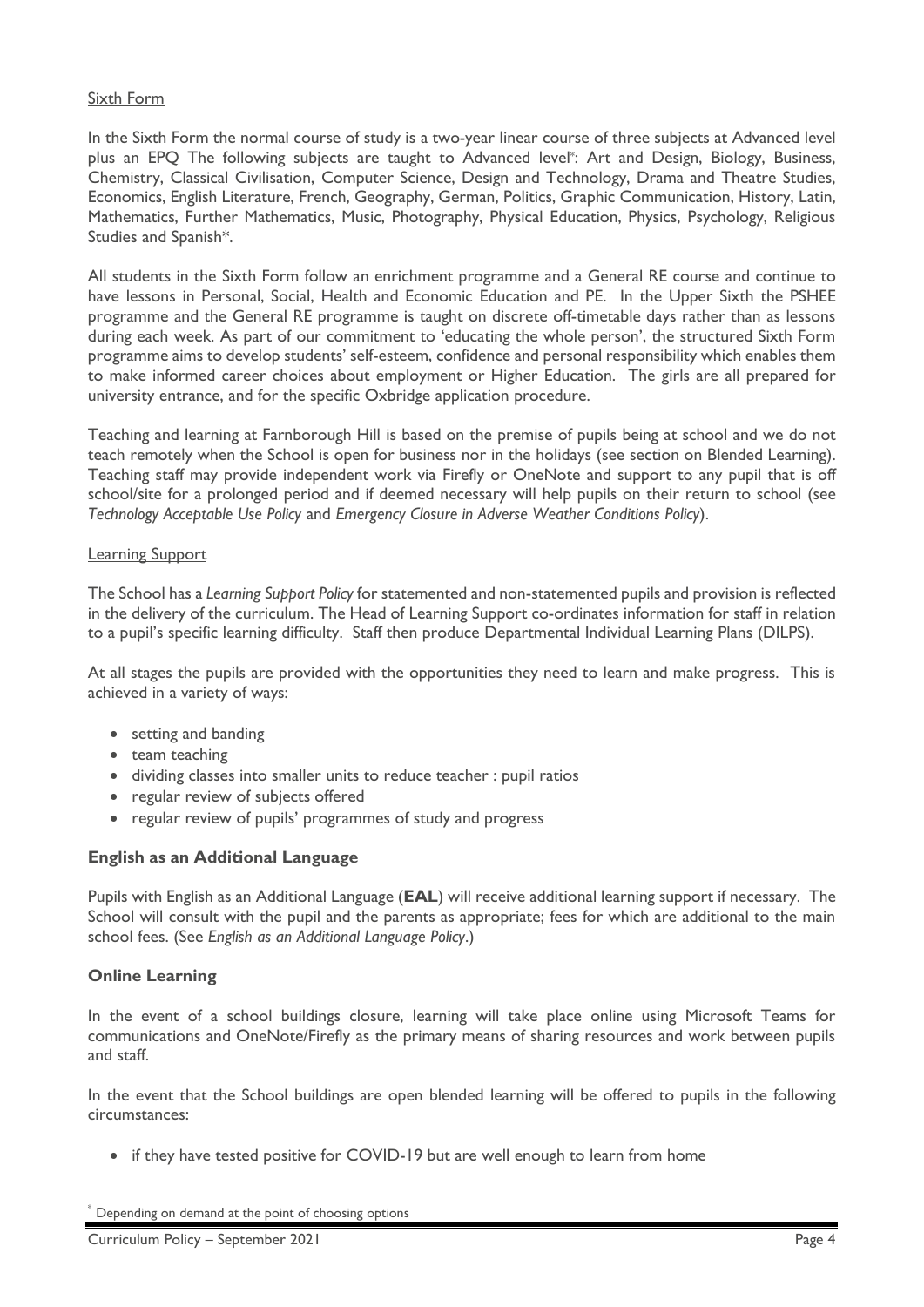- if, during an outbreak at the School, they are a close contact of a person who has tested positive for COVID-19 and have been advised to self-isolate at home until the result of their PCR test is known
- if, during an outbreak at the School, they have been medically advised to self-isolate until numbers decrease. Pupils who fall into this category are expected to be very few and will only occur in exceptional circumstances. Formal written medical confirmation will be expected by the School before blended learning is offered

This means that lessons will be broadcast to the pupils at home (technology permitting) as well as lessons being delivered 'live' in the classroom to those pupils present in school. Blended Learning will be available to qualifying pupils for a maximum of ten days.

In the event that a teacher is advised to self-isolate but is not unwell then they will deliver their lessons remotely to pupils in school via Microsoft Teams, as this is considered a more effective way of continuing learning than setting cover work.

In addition to the software mentioned above, the School subscribes to ClickView, JSTOR and GCSEPod as well as a variety of subject specific software that support Online Learning.

# **Assessment, Recording and Reporting**

Details of Assessment, Recording and Reporting are contained in the *Assessment, Recording and Reporting Policy.* All Assessment, Recording and Reporting procedures are designed to help pupils reach their potential via baselining e.g. using MidYIS, Yellis and Alis, setting targets and monitoring progress towards those targets. We work in partnership with parents and all this information is shared through regular reporting.

# **Personal, Social, Health and Economic Education (PSHEE)**

This is the area of the curriculum which deals specifically with helping pupils become well rounded, confident, healthy and responsible both as individuals and as members of society, as well as Citizenship. The content is quite specific and recognises our Christian context. This programme is delivered in tutor group PSHEE lessons and discrete "off-timetable" days, as well as in Religious Education and Science lessons. Sex and Relationships Education forms part of the PSHEE Programme (please refer to *Relationships and Sex Education Policy* for more details). Pastoral Days and talks focused on specific PSHEE themes are organised regularly, particularly for the senior girls. There is considerable importance given to liaison between various departments involved, and the PSHEE Co-ordinator oversee the programme and evaluates it regularly alongside the Deputy Head – Pastoral and Heads of Year. The PSHEE programme at Farnborough Hill supports and complements the School's Mission Statement and ethos.

The development of spiritual, moral, social and cultural awareness (SMSC) is included within the curriculum at all key stages. All departments are asked to consider how pupils' learning in their subject area adds to this as well as building confidence and increasing self-esteem. The SMSC dimension is particularly extended in PSHEE and Religious Studies (see *PSHEE Policy*).

The PSHEE programme also helps to actively promote the British values of democracy, the rule of law, individual liberty and mutual respect and tolerance of those with different faiths and beliefs.

A variety of learning and teaching methods and materials are used in all programmes of study to suit pupils' different needs.

# **Careers Guidance**

All pupils are encouraged to explore possibilities for their future professional lives, this is supported in a variety of ways in school, and all pupils become members of Futurewise, the programme suitable for young people run by the national careers' advice organisation Inspiring Futures. The School has a Head of Careers who offers formal or informal interviews. (See *Careers Policy*.)